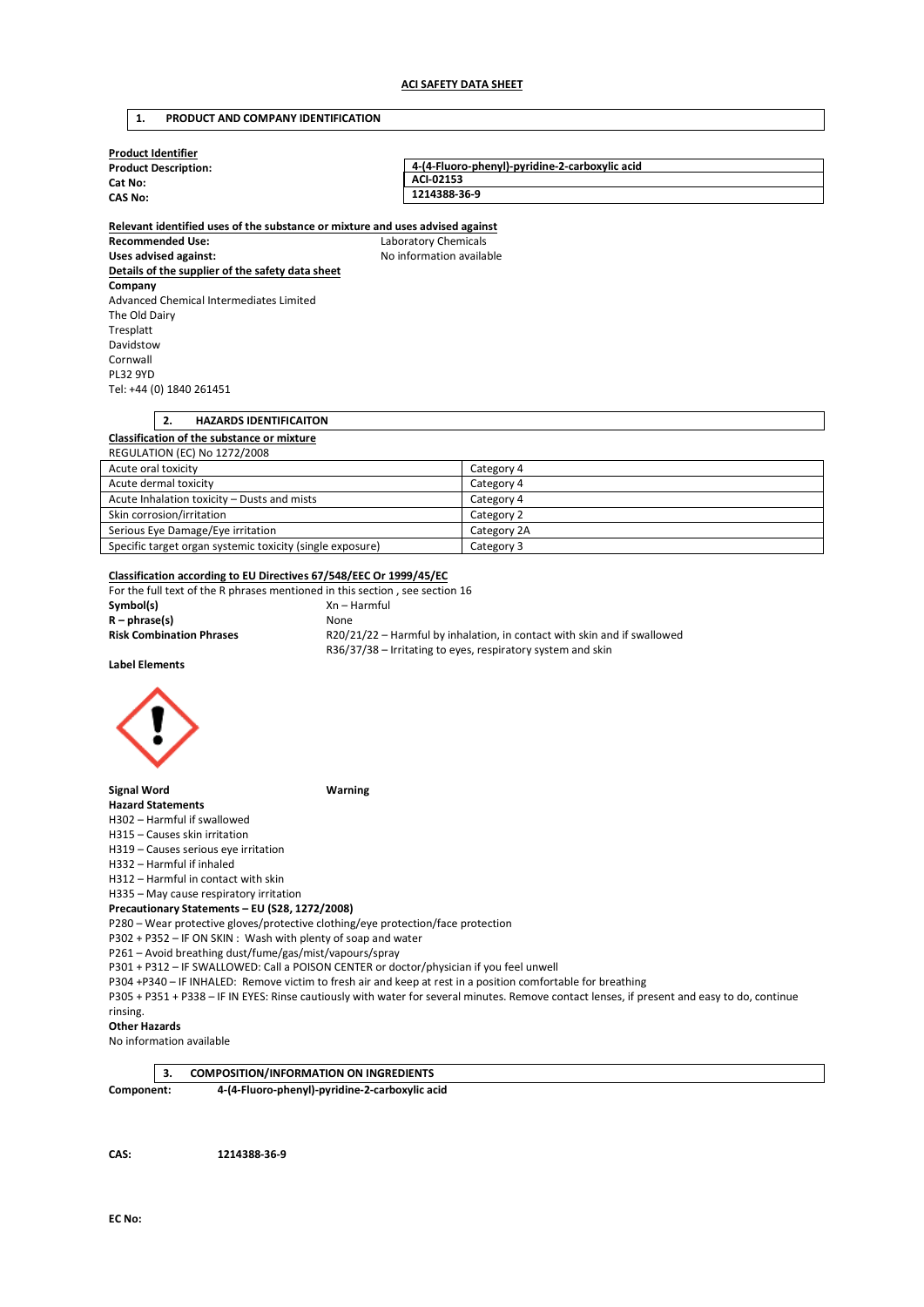| 4.                                | <b>FIRST AID MEASURES</b>                                                                                                                                         |  |  |  |
|-----------------------------------|-------------------------------------------------------------------------------------------------------------------------------------------------------------------|--|--|--|
| Description of first aid measures |                                                                                                                                                                   |  |  |  |
| <b>Eye Contact</b>                | Rinse immediately with plenty of water, also under the eyelids, for at least 15 minutes, Obtain medical<br>attention                                              |  |  |  |
| <b>Skin Contact</b>               | wash off immediately with soap and plenty of water removing all contaminated clothes and shoes, Obtain<br>medical attention                                       |  |  |  |
| Ingestion                         | Clean mouth with water, Obtain medical attention                                                                                                                  |  |  |  |
| <b>Inhalation</b>                 | Remove from exposure, lie down. Move to fresh air if breathing is difficult, give oxygen if not breathg, give<br>artificial respiration, Obtain medical attention |  |  |  |

### **5. FIRE-FIGHTING MEASURES**

### **Extinguishing media**

**Suitable Extinguishing Media** 

Water spray Carbon dioxide (CO2) Dry chemical foam

**Extinguishing media which must not be used for safety reasons** 

No information available

#### **Special hazards arising from the substance or mixture**

Thermal decomposition can lead to release of irritating gases and vapours

# **Advice for fire-fighters**

As in any fire, wear self-contained breathing apparatus pressure-demand, MSHA/NIOSH (approved or equivalent) and full protective gear.

### **6. ACCIDENTAL RELEASE MEASURES**

### **Personal precautions, protective equipment and emergency procedures**

Ensure adequate ventilation

**Environmental precautions** 

Prevent further leakage or spillage if safe to do so

#### **Methods and material for containment and cleaning up**

Sweep up or spillage and collect in suitable container for disposal. Use suitable absorbent if required. Do not let this chemical enter the environment

#### **7. HANDLING AND STORAGE**

#### **Precautions for Safe Handling**

Avoid contact with skin and eyes. Do not breath dust. Do not breath vapours or spray mist. Do not ingest

**Conditions for Safe Storage, including and incompatibilities** 

Keep in a dry, cool and well-ventilated place. Keep container tightly closed.

**8. EXPOSURE CONTROLS/PERSONAL PROTECTION** 

| <b>Control Parameters</b>                |                          |
|------------------------------------------|--------------------------|
| <b>Exposure limits</b>                   | Not applicable           |
| Derived No Effect Level (DNEL)           | No information available |
| <b>Predicted No Effect Concentration</b> | No information available |
| (PNEC)                                   |                          |

#### **Exposure Controls**

**Engineering Measures** Ensure adequate ventilation, especially in confined areas. Ensure that eyewash stations

**Personal Protective Equipment** 

- 1. **Eye protection Goggles**
- **2. Hand protection Protective gloves**
- 
- -

**3. Skin and body protection** Wear appropriate protective gloves and clothing to prevent skin exposure **4. Respiratory protection** Follow the OSHA respirator regulations found in 29 CFR 1910.134 OR European Standard EN 149. Use a NIOSH/MSHA or European Standard EN 149 approved respirator if exposure limits are exceeded or if irritation or other symptoms are experienced.

**Hygiene Measures** Handle in accordance with good industrial hygiene practice **Environmental Exposure Controls No information available** 

and safety showers are close to workstation location.

#### **9. PHYSICAL AND CHEMICAL PROPERTIES**

| <b>Physical State</b>      | Solid       |
|----------------------------|-------------|
| Appearance                 | Beige solid |
| <b>Boiling Point/Range</b> |             |
| <b>Melting Point/Range</b> |             |
| <b>Flash Point</b>         |             |
| <b>Molecular Formula</b>   | C12H8FNO2   |
| <b>Molecular Weight</b>    | 217.20      |
|                            |             |